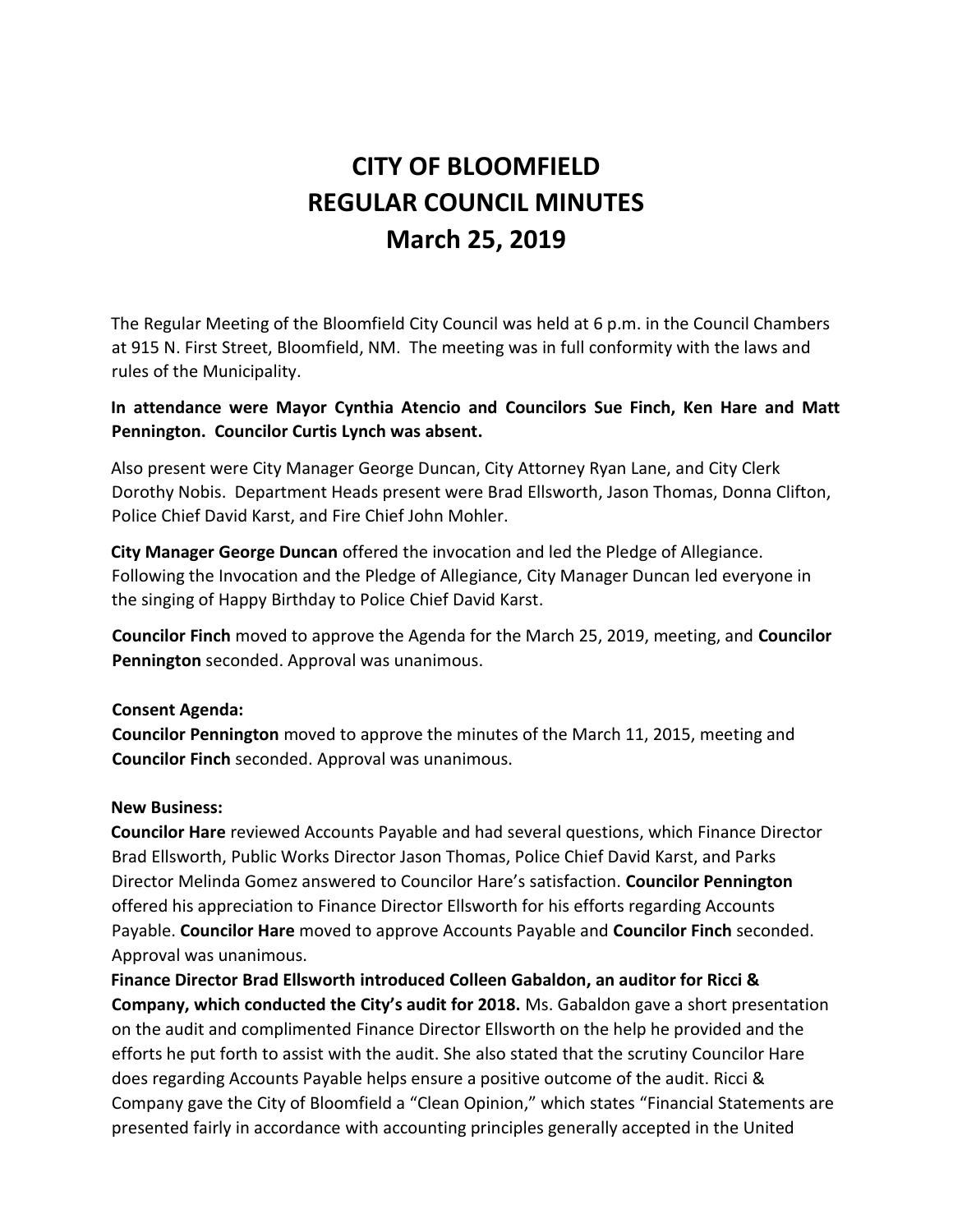States of America." Ms. Gabaldon explained the process the auditors use for the audit and said four findings from the previous year were resolved in 2018, but stated she is working with Finance Director Ellsworth regarding internal controls, which are due to positions that have remained vacant because of the economic downturn the City has endured for the last several years. **Finance Director Ellsworth asked the Council to approve Resolution 2019-06, Acceptance and Approval of the FY18 Audit. Councilor Hare** moved to approve the Resolution and **Councilor Finch** seconded. Approval was unanimous.

**Parks Director Melinda Gomez requested approval of the Memorandum of Agreement with Four Corners Youth Soccer League (FCYSL). Councilor Finch** moved to approve the Agreement and **Councilor Pennington** seconded. Approval was unanimous. Councilor Pennington said the soccer fields "look amazing," and there are double the number of kids who are participating in youth soccer this year than in the past, and that it is nice that the kids have good facilities to use.

**Parks Director Melinda Gomez requested approval of the Memorandum of Agreement with Bloomfield Youth Baseball.** Logan Gallegos, President of Bloomfield Youth Baseball, extended his appreciation to the Bloomfield Parks Department staff and Director Gomez for their efforts in keeping the fields in great shape and for always being available when needed. **Councilor Hare** moved to approve the Agreement and **Councilor Pennington** seconded. Approval was unanimous.

**City Manager Duncan requested approval of the Lodger's Tax Boards recommendations for**  use of the City's Lodger's Tax fund. Parks Director Melinda Gomez requested \$13,045 for metal art work signs to replace the existing banners on light poles on Highways 550 and 64. Ms. Gomez explained the metal work is less expensive and will last longer than the vinyl banners the City has used in the past. Parks staff is creating the metal art work and the \$13,045 will cover the metal, paint, brackets and straps. There was some discussion on the metal art work, with positive comments from the Mayor and Council. **Councilor Hare** stated the statutes are clear in that Lodger's Tax dollars can only be spent on events/equipment/material that promote tourism. He added that the City needs to focus its efforts on the beautification of the City, which will not only attract tourists, but economic development as well. Councilor Hare offered his appreciation to previous Mayors and Councils for the landscaping project on Highway 64. He also requested the Mayor put together an Arts Committee to help guide the Parks Department staff on the design and location of the metal art work. A discussion on the number and design on the metal artwork provided Ms. Gomez ideas and direction for her staff as they start on new signs. **Councilor Hare** moved to approve the Lodger's Tax Board's recommendation, with the stipulation that the Mayor create an Arts Committee, and **Councilor Finch** seconded. Approval was unanimous.

The funds for **Bloomfield Youth Baseball -- \$1,500 – was also approved by the Council**, with those funds coming from the Lodger's Tax Fund. Bloomfield Youth Baseball will host tournaments that will include teams from Colorado. Bloomfield Youth Baseball President Logan Gallegos said the tournaments bring people in from throughout the area, who help the local economy when they support local businesses. **Councilor Pennington** asked Mr. Gallegos to let the City know when those tournaments are held, and City staff can promote the tournaments in its newsletter and on social media**. Councilor Hare** also suggested coupon packages that